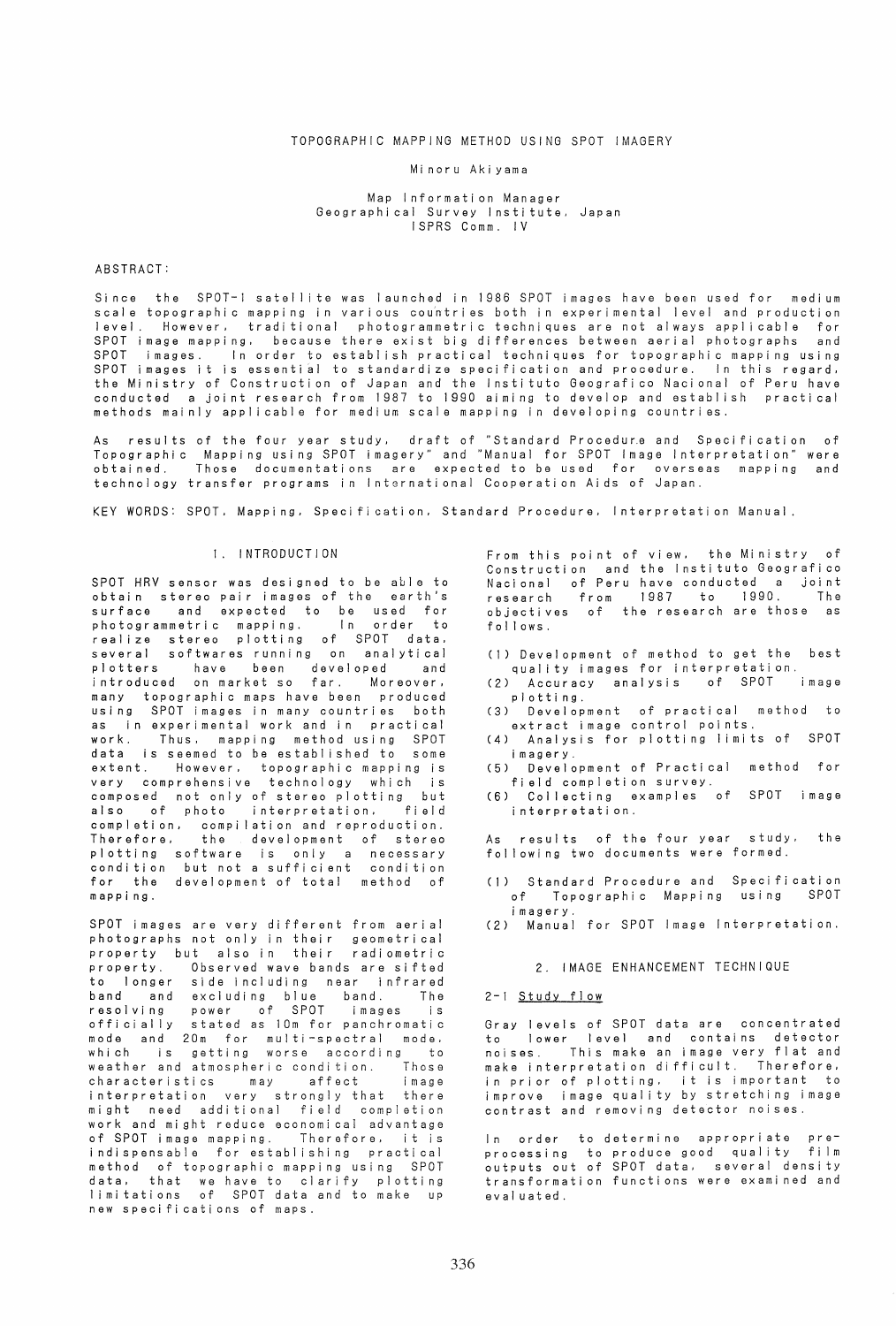# 2-2 Densi ty Transformati on Method

The following four types of density transformati on functi ons were exami ned to SPOT data of Japan and Peru.

(1) Linear contrast stretch function (2) Mul ti -zonal I i near functi ons (3) logarithmic function (4) Histogram flattening function

Data distribution of Peru scene was rather normal but mostly below level 70. Simp<sup>'</sup>ie I inear function to stretch gray level range to full 256 levels gave very clear i mage. On the other hand. Japan data was irregular as bimodal distribution. Therefore. single linear function could not correct whole range of data. Different slope linear functions are necessary for each lumps of data. Then. dual linear contrast stretch function was adopted and gave good result.

It is supposed to give good result that original gray level is divided into a few zones according to data histogram and different linear functions are adopted to each zone.

### 3. PLOTTING ACCURACY

SPOT data is stated to be applicable for<br>1:50.000 scale topographic mapping. In 1:50.000 scale topographic mapping. accordance wi th the speci fi cati on adopted in international cooperation project of Japan. planimetric error should not exceed 35m and altimetric error should not exceed 7m in class A mapping of the scale of 1:50.000. Since the pixel size of SPOT data is 10m. 35m planimetric accuracy is seemed to be accomplished in most cases. However. 7m altimetric accuracy might be rather hard to be achieved. Therefore, rather hard to be achieved. Therefore,<br>height measurement accuracy of SPOT stereo pair was examined.

#### 3.1 Examination

Three SPOT images of Mt. Fuji area were used as test images. The speci fi cati ons of the images are as fol lows.

| Column-Low      | $329 - 279$           |
|-----------------|-----------------------|
| Observed date   | Mar. 7, 1986 (Center) |
|                 | Mar. 8, 1986 (Left)   |
|                 | Mar. 17, 1986 (Right) |
| Off nadir angle | 4.0 East (Center)     |
|                 | 24.1 West (Left)      |
|                 | 15.7 East (Right)     |
| Mode            | Panchromatic          |
| Processed level | 1 A                   |

SPOT image ori entation and measurement was carried out by using PLANICOMP C-I00 analytical plotter and the SPOT plotting software "BINGO". 32 GCPs were selected from 1:25.000 scale topographic maps for orientation of images.

At the two test si tes of 3km by 3km of flat and mountainous area. DEM of every 100m were measured from oriented images and compared to DEM measured from aerial photographs. Furthermore. contour line of 40m interval was drawn at the scale of 1 :50.000 and compared to 1 :50.000 topographic map.

# 3.2 Hei ght measurement accuracy

Orientation accuracy at the 32 GCPs was such that planimetric accuracy is 5m both in Center-Right pair and Left-Right pair,<br>and altimetric accuracy were 5m and 4m in and altimetric accuracy were 5m and 4m Center-Ri ght and Left-Ri ght respecti vel y. Orientation accuracy is rather constantly good as decreasing number of control poi nts. Requi red ori entati on accuracy is seemed to be achieved if there exist some ten control poi nts.

Table 3-1 shows the result of DEM comparison. Root mean square of elevation errors were within 7m tolerance except the case of mountai nous area of Center-Ri ght pair, but quite close to 7m tolerance in pair, but quite close to *r*m tolerance in<br>other cases. From this result, it is<br>hardly to say that 1:50,000 scale maps can constantly be produced out of SPOT images. 1:100.000 scale maps with 40m interval contour lines are supposed to suit to SPOT data mappi ng.

Table 3-1 Residuals at OEM points

| area     | pair    | B/H  | RMS  | max.              |
|----------|---------|------|------|-------------------|
| plain    | $C-R$   | 0.52 | 5.5m | -24.7m            |
| plain    | L-R     | 0.72 | 5.8m | 22.4m             |
| mountain | $C - R$ | 0.52 | 9.6m | 62.7m             |
| mountain | L-R     | 0.72 | 6.9m | 31.1 <sub>m</sub> |

Fi gure 3-1 of the next page shows the contour lines drawn from the SPOT stereo pair. while figure 3-2 shows the 1:50.000 scale topographic map of the corresponding area. Through the visual inspection of<br>two figures, it was convinced that principal terrain features as main ridges and valleys were correctly plotted as sufficient for 1:100,000 scale topographic maps.

#### 4. CONTROL POINT EXTRACTION METHOD

In aerial photogrammetric mapping process. anti-photo signals were set at triangulation points before photographing. On the other hand. in the case of SPOT mapping. it is quite difficult to set anti-photo signals in advance of imaging. anti-pnoto signais in advance or imaging.<br>Therefore, it is necessary to develop practi cal method to extract ground control poi nts out of gi ven SPOT images.

GCP extraction is quite common technique in remote sensing. However, much higher accuracy of GCP coordinates is required in mapping than in remote sensing image regi strati on.

Ground control points for mapping must have correct geodetic coordinates and should be clearly identified on an image. Since GPS got available. geodetic coordinates can easily be obtained any place in the world. The difficulty is that there can not always exist clearly i dentifiable and pointable ground object around where we need a GCP. Here. two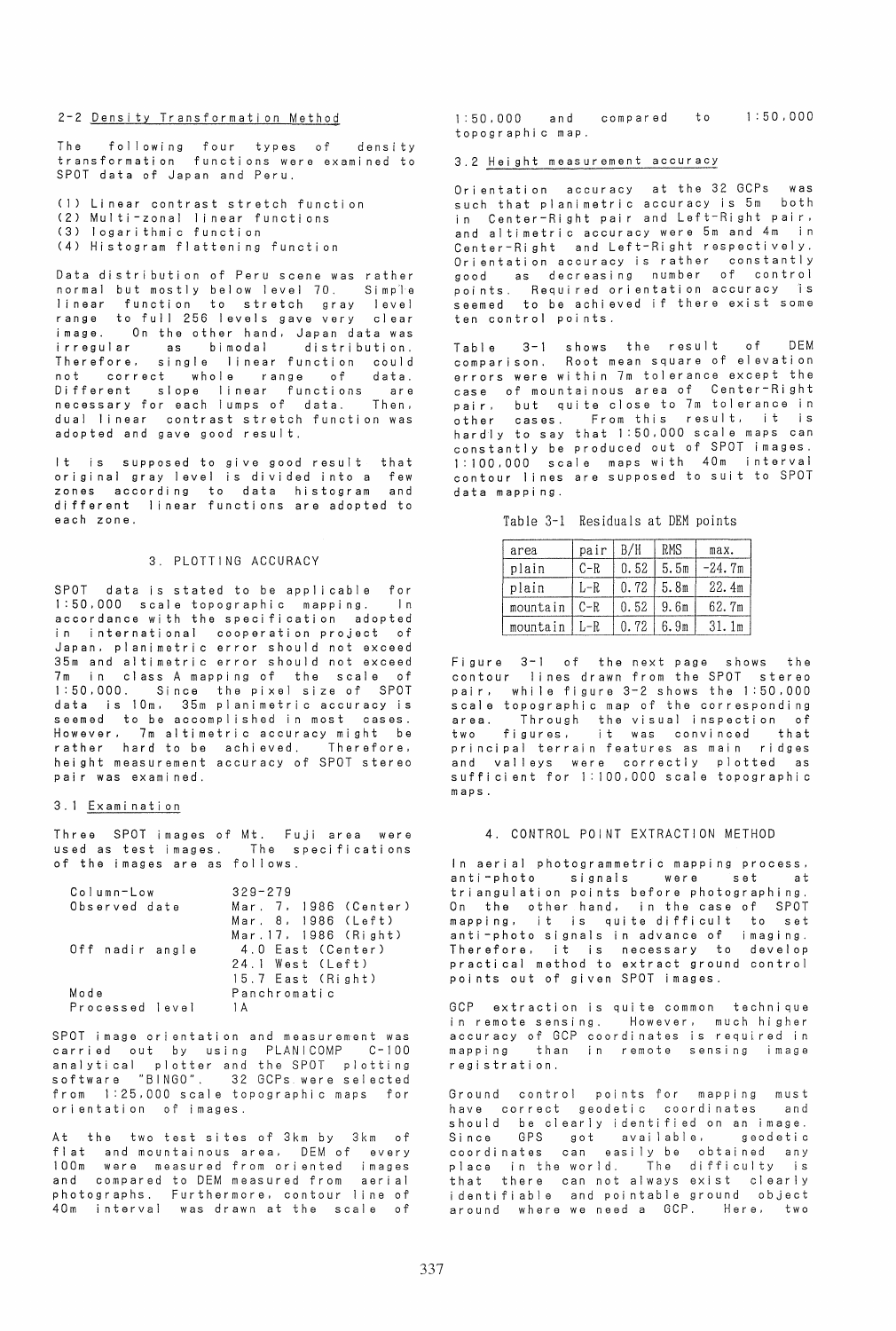

Figure 3-1 Contour lines drawn from SPOT data

methods to extract accurate GCPs out of SPOT images were proposed.

4.1 Li ne matchi ng method

In order to extract a GCP in the area clearly pointable object as intersection of roads is exist. we tried to develop method to utilize linear object instead of point object as a GCP. because <sup>1</sup>i near features can be found much easi er than poi nt object.

In visual image interpretation. we can identify each linear features as roads. rai Iways or streams by looking their unique patterns as number of curves, curve<br>shapes, etc.. Those patterns tell us line to line correspondence between SPOT image and real ground. However. they can not tell point to point correspondence which is essential for the use as a GCP.

The method proposed here is to get point to point correspondence from line to line



Figure 4-1 Line feature on SPOT image



Figure 3-2 1:50,000 topographic map

correspondence using line matching analysis. The process and algorithm of the line matchi ng method is as follows.

(1) Measurement of a line feature

Characteristic part of a line is to be measured at a set of poi nts both on an i mage and on the ground as shown in fi gure 4-1 and 4-2.

(2) Li ne matchi ng

Two lines are to be matched by introducing two parameters for adjustment of x and y <sup>s</sup>hi ft.

(3) Adoption as a GCP

The center of the measured points is adopted as a GCP on the ground. And the corresponding image point is to be cal cui ated wi th the x and y shi ft obtai ned by the line matching.



Figure 4-2 Line feature on a map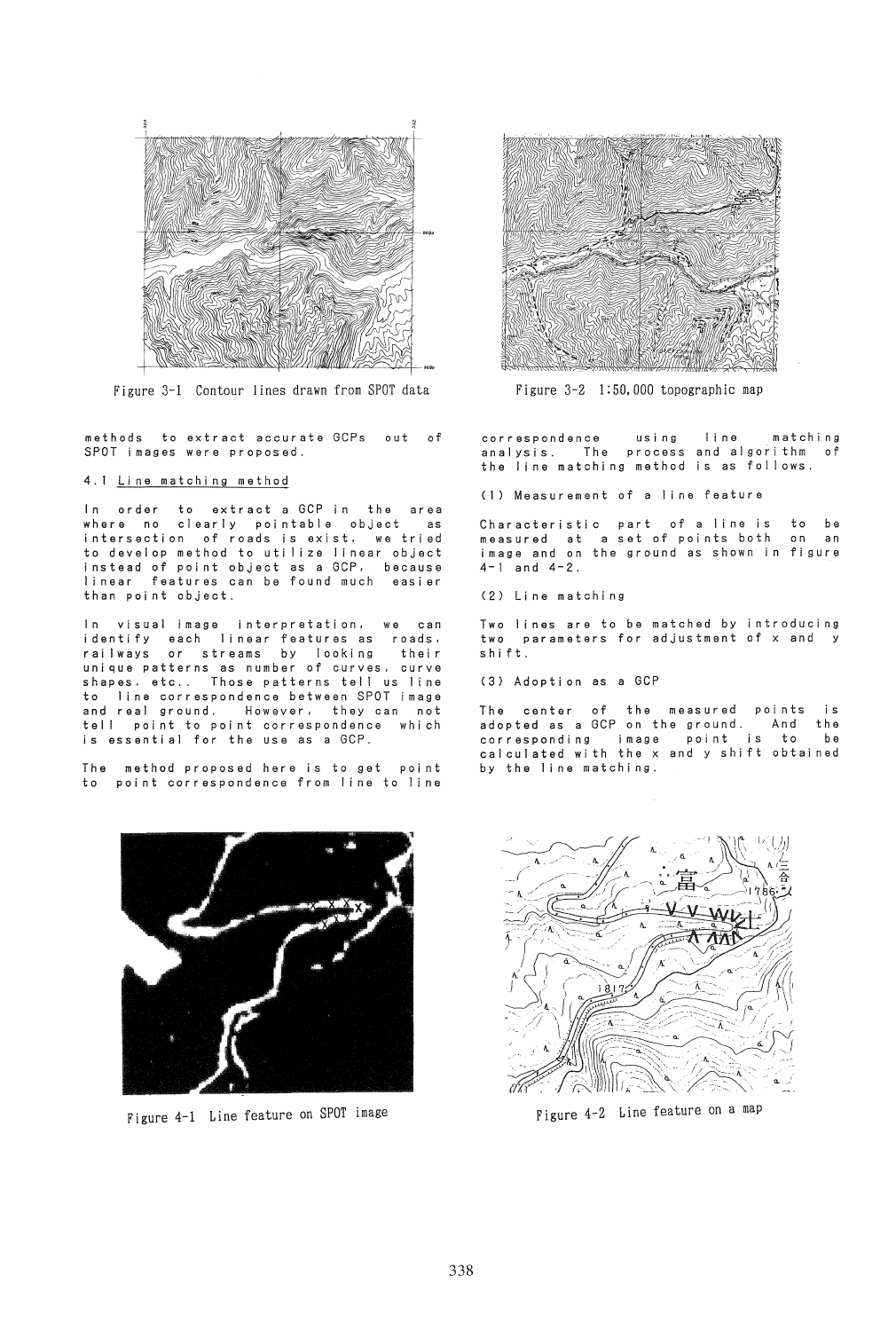# 4.2 Muti-point matching method

order to extract a GCP in the area where many pointable objects are exist but<br>no single object satisfies necessary no single object satisfies accuracy. we tried to develop a method to<br>lift up the accuracy of a GCP by using the accuracy of a GCP by using multiple points and getting an average of<br>multiple points and getting an average of<br>them. The process and algorithm of the them. The process and algori thm of the multi-point matching method are as follows.

### (1) Measurement of non-accurate GCPs

.<br>Some ten points in a local window measured ground. point is good or not. both on an image and on whi chever the accuracy of are the each

(2) Average matching of points

Correspondence between image coordi nates and geodetic coordinates is given by least square adjustment using those points in the window.

### (3) Screeni ng of poi nts

Among the points in the window, those points which residuals exceed certain tol erance are to be omi tted. Then average matching is repeatedly executed excluding the omi tted poi nts.

#### (4) Adoption as a GCP

The center of the points included in the final matching calculation is adopted as a GCP.

### 5. PLOTTING LIMIT ESTIMATION

The resolving power of panchromatic SPOT image is stated as 10m on the ground. however, it is not exactly mean that every objects larger than 10m can be plotted and those smaller than 10m can not be plotted. Practically, narrow street may sometimes clearly be seen, while large buildings may sometimes be difficult to be identified. Therefore. it was inspected whether ground objects expressed on a topographic maps were able to be identified on SPOT images.

#### 5.1 Study flow

Two SPOT images of Japan and one image of Peru were chosen for the study. of 5km by 5km wide were selected as test Japan and four sites approximately 10km by 10km wide of Peru. each test sites.<br>Annual on correspond expressed on corresponding topographic maps of 1:25.000 of Japan and 1:50.000 of Peru were examined if they were able to be identified or not. The results were displayed on the corresponding maps. displayed on the corresponding maps.<br>Figure 5-1 and 5-2 show examples of the results.

# 5.2 Plottable objects

#### (1) Water

Si nce water absorbs infrared ray. water





Figure 5-2 Interpreted objects (Peru)

can clearly be discriminated from others. It is possible to plot even a thin stream or a reservoir except the case that it flows in deep forest.

#### (2) Road

Wide roads and highways are possible to be plotted except the case it run through<br>densely urbanized area. Plottability densely urbanized area. Plottability<br>depends on gray level contrast against its<br>surroundings. If there exist very little surroundings. If there exist very little<br>contrast between a road and its<br>neighborhood, it is hard to be plotted it is hard to be plotted even it runs through country side.

### (3) Rai Iway

Rai Iway is more difficult to be identified than road. in general.

### (4) Buildings

Plottability of buildings depends rather on its contrast than its size. Buildings larger than SPOT image resolution are not always identified. independent building may sometimes be identified.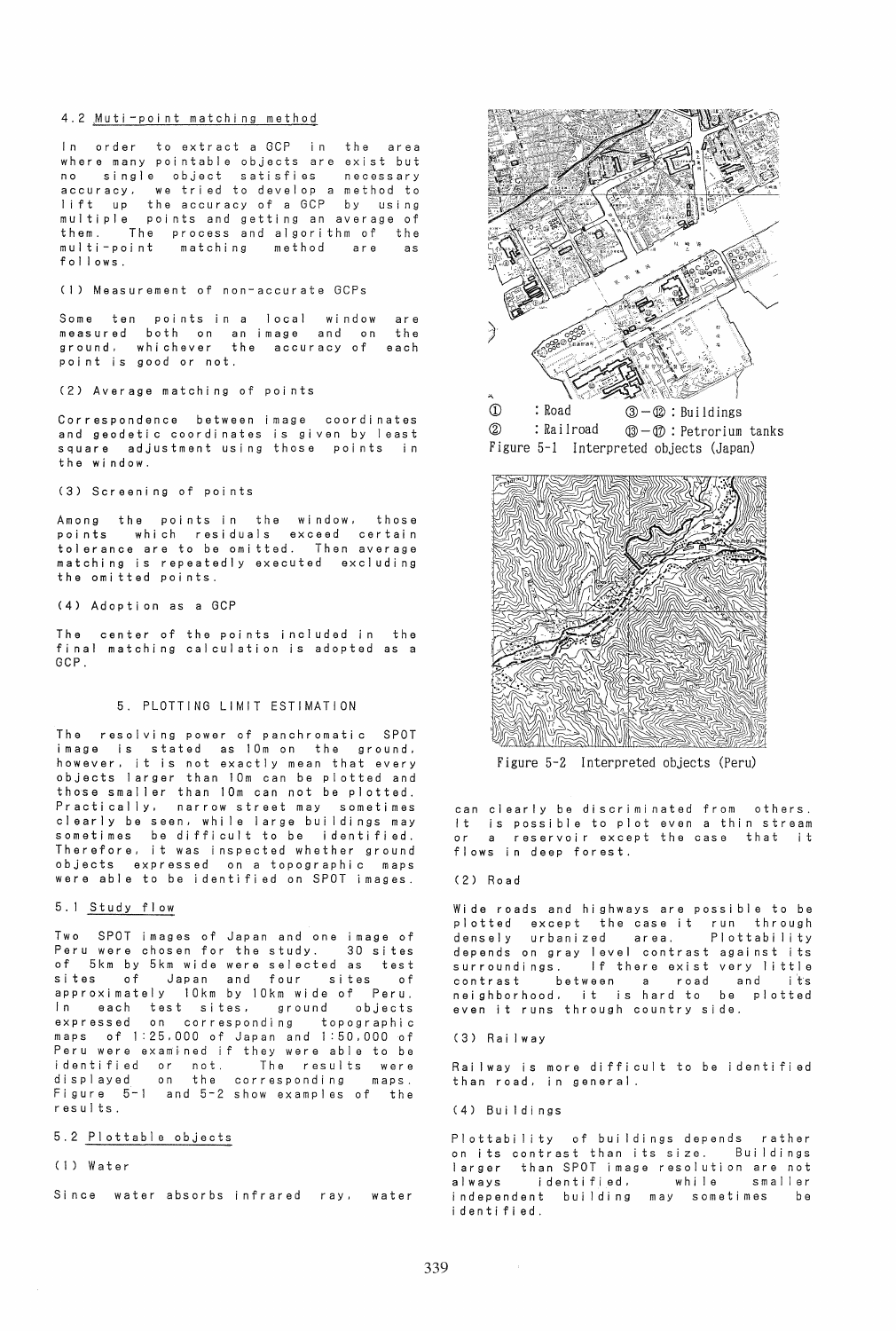### 6. FIELD COMPLETION SURVEY WITH GPS

Since plottability of SPOT image is rather<br>limitted, field completion survey to limitted, field completion survey to compensate SPOT image plotting should be However, the more field completion survey is necessary the less economical advantage of SPOT mapping is<br>expected. Therefore, it is necessary to develop practi cal and economi cal method for field completion survey.

As for topographic mapping. line'ar features as principal roads and rai Iways are very important but relatively difficult to be plotted. Therefore, practical field completion survey method for linear features using GPS were studied.

## 6.1 Concept of field completion with GPS

The basic idea of this method is such that a vehicle equipped with GPS antenna on the roof is driven on a road to be plotted. shape is to be plotted from the GPS observed posi ti ons.

Independent positioning may show some hundred meter error. However, differential point positioning gives sufficient accuracy for medium scale mapping. Therefore, synchronized mapping. Therefore, synchronized<br>observation of a fixed point and a vehicle was executed.

#### 6.2 Experiment and result

GPS equipped vehicle was driven on a highway while another GPS was set on a triangulation point. Three dimensional coordinates were observed and recorded everyone second. Then road shape was drawn from observed poi nts and compared with a topographic map.

Fi gure 6-1 and 6-2 show the GPS observed poi n t draft tracing and the corresponding map plotted from aerial photographs respecti vel y.

The planimetric position well satisfies the specification of medium scale mapping. This method needs very short time for<br>surveying because it is executed just by driving on a target road. Therefore, this method should be able to be used as

practical field completion survey compensating SPOT image plotting.

7. MANUAL FOR SPOT IMAGE INTERPRETATION

Image interpretation is very important to make topographic maps using SPOT data.<br>SPOT image appears quite different from aerial photographs. Therefore, new instruction for interpretation suitable for SPOT data should be established.

In order to make use for training of SPOT interpretation technique, SPOT image examples of certain ground objects were collected and compiled as training cards with aerial photos, maps and descriptions of key points for interpretation.

#### 7.1 Interpretation training cards

An interpretation training card was prepared as one card for one item. It is composed of 1:100,000 scale SPOT stereo images of multi-spectral image on the left and panchromatic image on the right, as well as 1:60,000 aerial photo pair, 1:100,000 scale topographic map and comments, key points with ancillary data.

Subject items were sel ected from the items of the Manual Technico de Conveciones Topograficas which is commonly used in Latin American countries. 32 cards were prepared, in total, in this study.

# 8. SPOT MAPPING SPECIFICATION

As the result of this study the Standard Procedure and Specification of Topographic Mapping using SPOT imagery was proposed. This specification was compiled as an addition to the Overseas Mapping Specification of Japan International Cooperation Agency for the use of Japanese technology transfer program.

The document is devided into three chapters as follows.

(1) Topographic mapping using satellite data.

T his is 1:100,000 scale topographic mapping or smaller. expected to be applied for





Figure 6-1 Trace of GPS outputs Figure 6-2 Aerial photogrammetric plotting